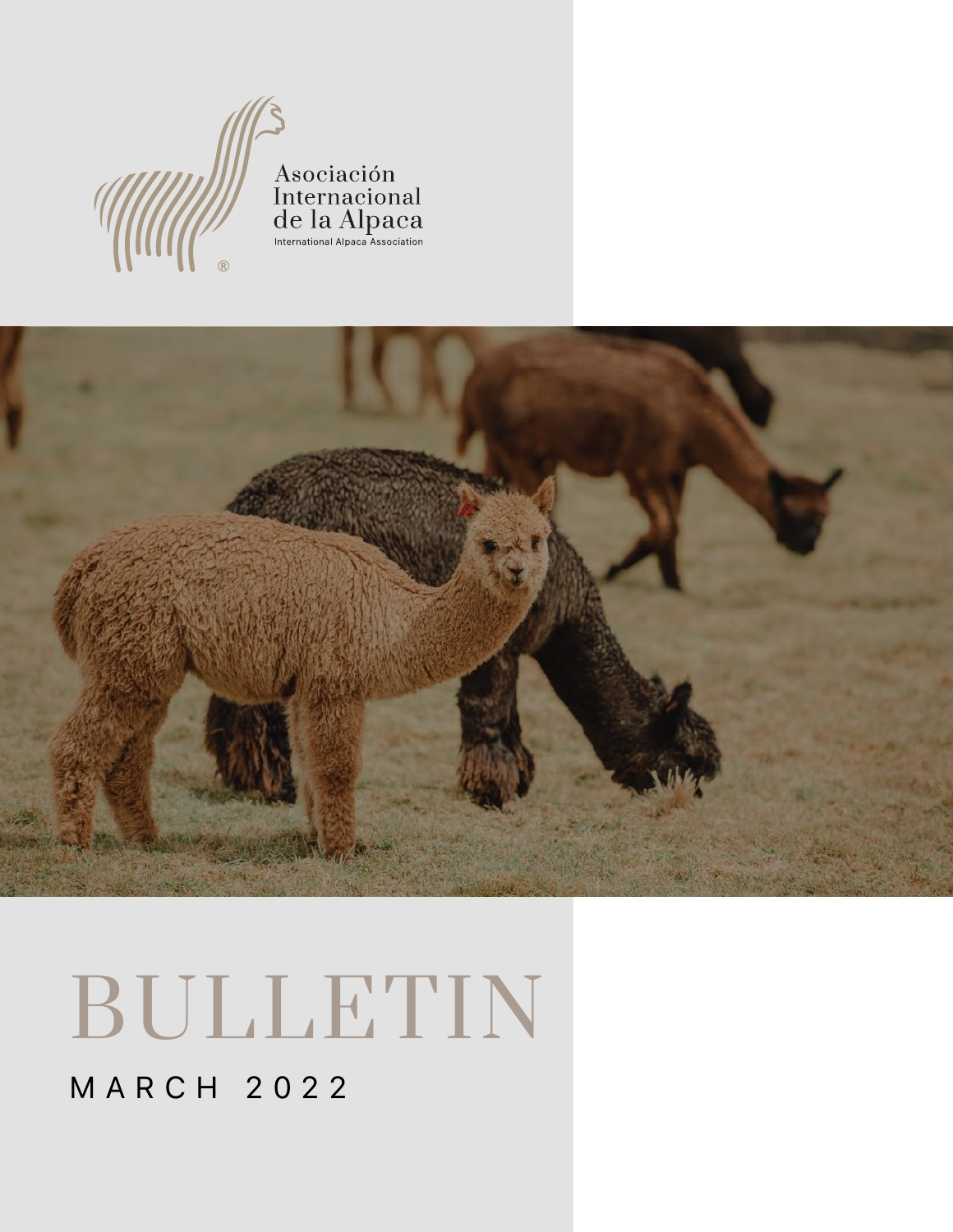

Asociación Internacional de la Alpaca International Alpaca Association

#### EDITORIAL COMMITTEE

# COLLABORATORS

**Juan Pepper**  AIA President- Commercial Manager at Michell & Cia.

**Mariella Gonzales**  AIA Director-Manager at Kero Design

**Raul Rivera**  AIA Director- Marketing Manager at Michell & Cia.

**Ines Vizquerra**  CEO at Wayra

**María del Carmen De La Fuente**  Allpa General Manager

**Herbert Murillo**  AIA Specialized Professional

**Mateo Macedo**  Commercial Deputy Manager at CLAMASAC

#### DIRECTION AND TECHNICAL SUPPORT

**Daniel Aréstegui** AIA Manager

**Erika Flores** AIA Administrator

**Richard Torres** RAS Coordinator at Michell & Cia.

**Susam Cardenas** Animal Welfare Specialist at ASCALPE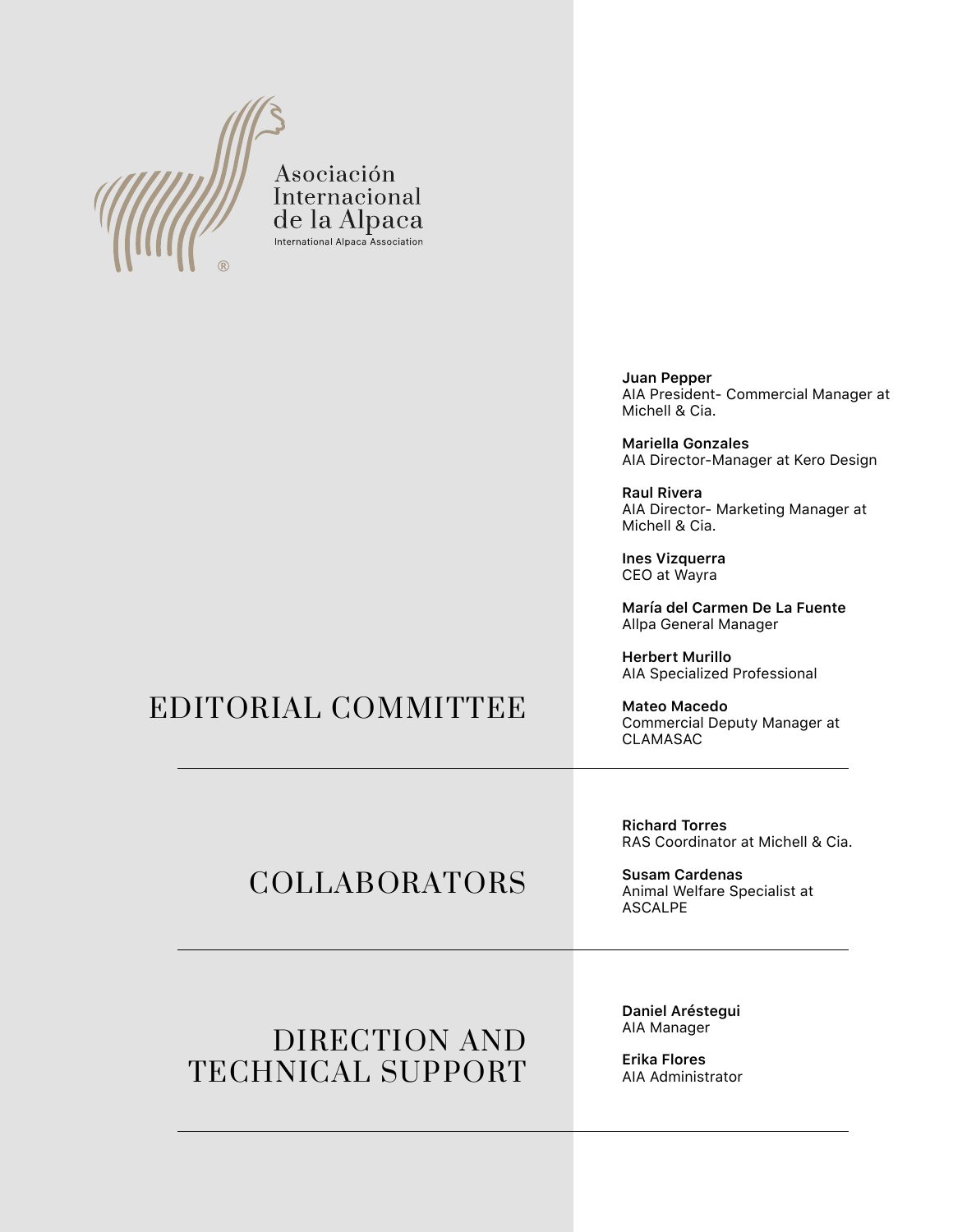# EDITORIAL

# CHALLENGES IN THE ALPACA TEXTILE INDUSTRY - IAA

The International Alpaca Association-IAA was founded in 1984 with the aim of promoting and protecting the image of alpaca fiber in Peru and the world. Today, after more than 37 years of institutional life, the IAA reaffirms this commitment to its associates, consumers, and the alpaca value chain in the world.

These last years has been difficult for the Alpaca textile industry, facing great challenges. Covid-19 had a strong impact worldwide, the alpaca textile industry was no exception, forcing all involved to redefine their strategies. On the other hand, the new demands of consumers regarding the sustainability of textile fibers that guarantee animal welfare, respect for the environment and the worker, as well as traceability, have marked the new trends of sustainable consumption.

In this context, the role of IAA in 2020 has been very important, being part of the International Working Group for the elaboration of the **RAS** (Responsible Alpaca Standard) of Textile Exchange since its formation, participating very actively in all the round tables/work meetings convened by that organization. Likewise, in 2021 the IAA focused its efforts on organizing the

first digital edition of **Alpaca Fiesta 2021**, which I had the honor of presiding over and which allowed to show through exhibitions and micro documentaries the good livestock practices and sustainable breeding of a wonderful species of Peru: the alpaca.

Currently, IAA and its technical association ASCALPE (Alpaca of Peru Civil Association) are leading the **RAS Implementation Project in Peru** that guarantees the certification and traceability of at least 15% of the alpaca fiber produced in Peru during the next 5 years.

Likewise, the AIA will soon implement **The Home of Alpaca**, a web platform of centralized information about alpaca. In addition, this year the IAA will organize the **Alpaca Summit 2022** and will also be co-organizer of the **Natural Fiber Connect Conference**, along with other fibers such as wool, mohair, and cashmere, which will take place the first week of September.

On behalf of the International Alpaca Association, we appreciate the support of its associate members and IAA's allied organizations that have contributed from



various aspects to the alpaca textile industry.

Juan Pepper

**President at International Alpaca Association**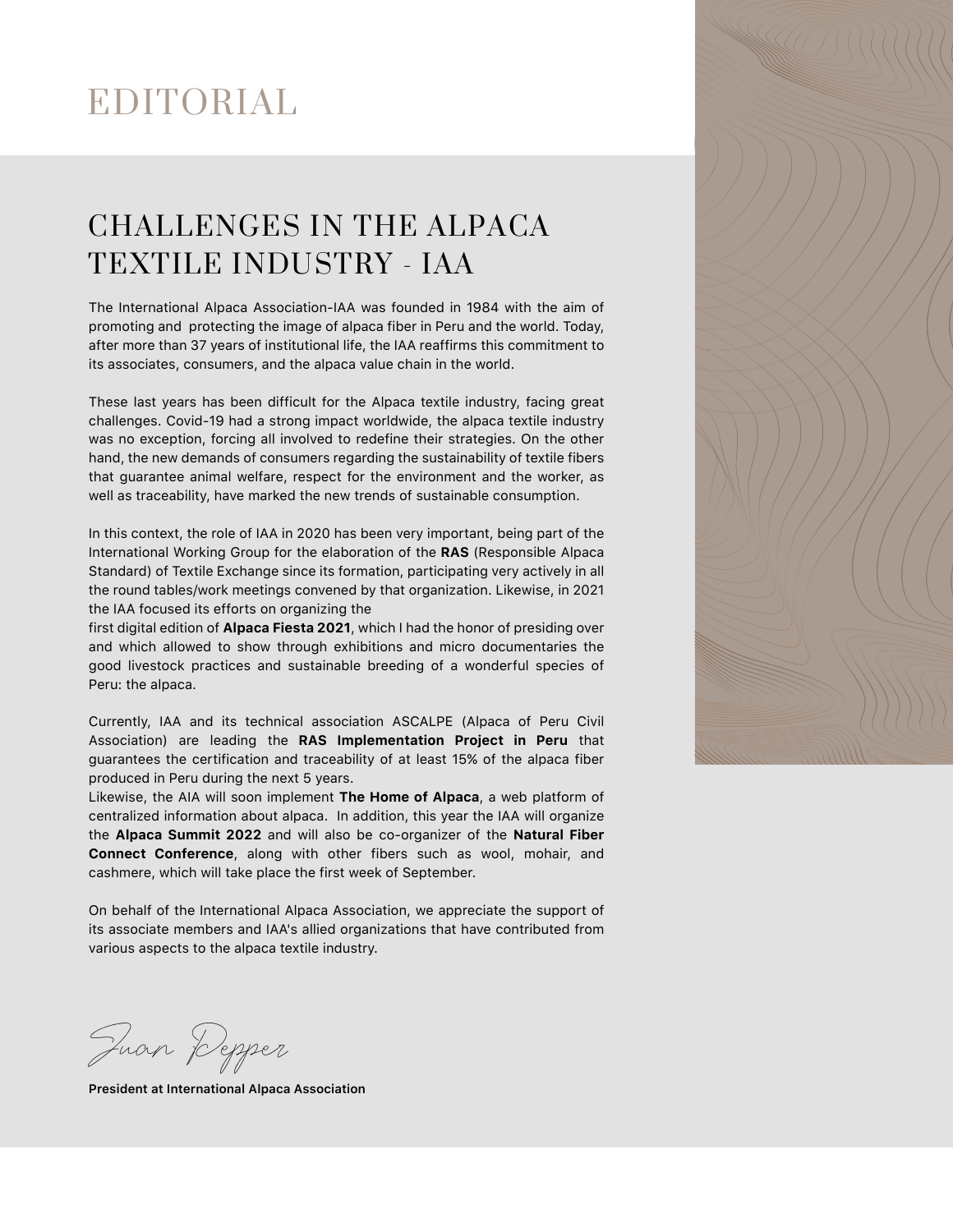

# ALPACA FIESTA 2021

The International Association of Alpaca-IAA in alliance with the Commission for the Promotion of Peru Export and Tourism-PROMPERÚ of the Ministry of Foreign Trade and Tourism of Peru-MINCETUR carried out ALPACA FIESTA 2021, the most important alpaca event in the world that aims to disseminate and promote alpaca and its derivatives in the global textile market.

ALPACA FIESTA 2021 was held between October 25 and November 12, in a fully digital edition and on the year of Bicentennial Anniversary of Peru and included transcendental activities of the entire alpaca value chain.



Through 5 micro documentaries, exhibitions of good livestock practices of alpaca breeders from 4 regions of Peru were presented: Puno, Cusco, Arequipa, and Pasco.

To achieve this, 14 leading and representative breeders of Peru were visited and the audiovisual record (photography and video) of the natural breeding habitat, alpacas, infrastructure and mainly testimonies of breeders was carried out; resulting in a record of 4,500 photographs and 3,207 video clips that is part of IAA's current Audiovisual Material.



4 blocks of parades were presented:

- Alpaca Awards, design proposals were presented by 4 winning students of the contest at ESMOD Paris, and garments designed by the student of the ESNE Madrid contest.
- Emerging, 6 Peruvian brands participated: Inkamoda, Sophie Ottaner, Norgate, Lana Lina, Manos del Perú and Alwa.

Consecrated, 5 Peruvian brands participated: Sitka Semsch, Royal Knit, Wayra, Colca Fabrics and Itala Testino.

Stellar, 6 Peruvian brands participated: Sol Alpaca, Anntarah, Itessa, Kuna, Kero Design and Sol Vicuña.

## Alpacas Exhibition

## Fashion Shows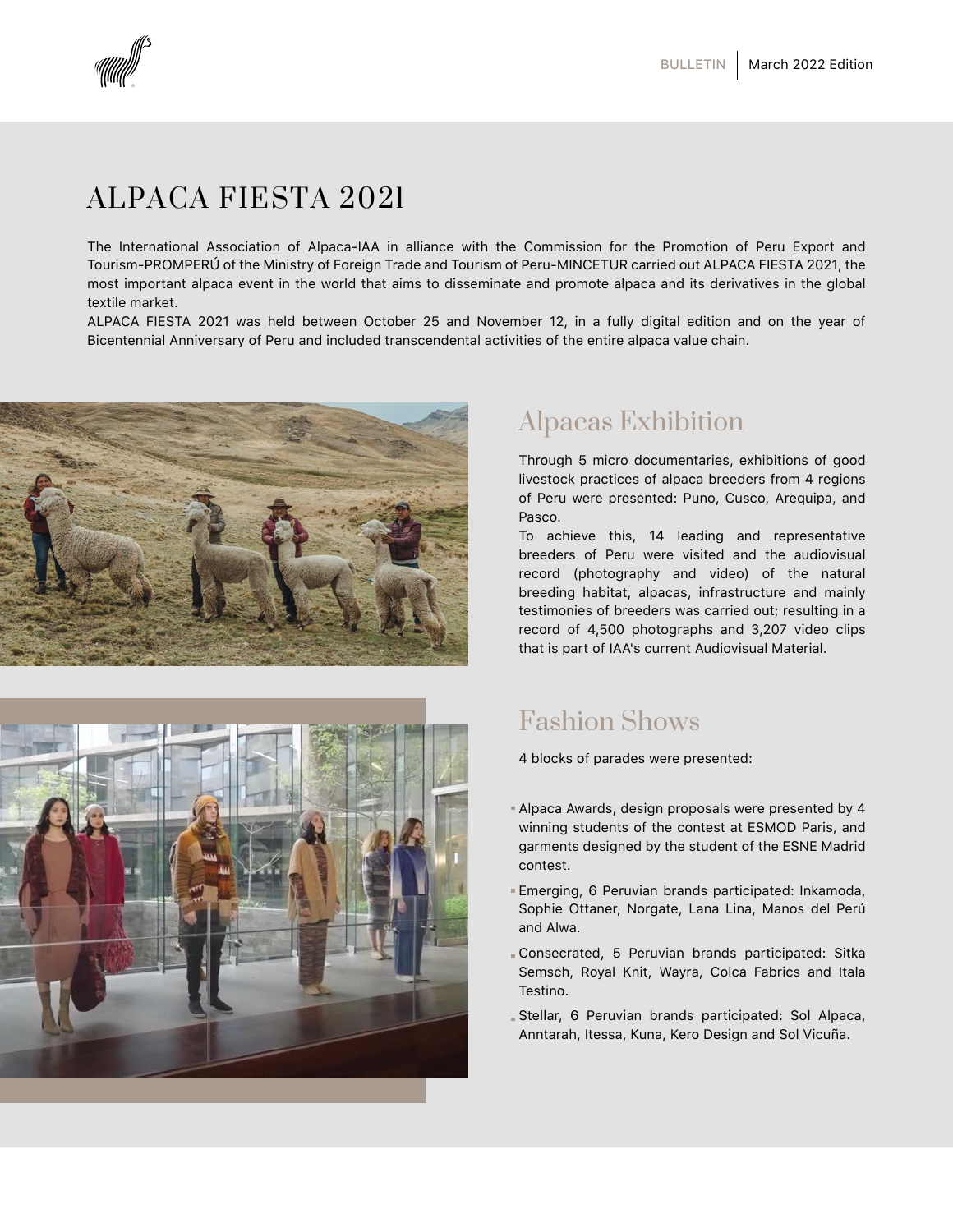

This activity was overseen by PROMPERU and had the participation of 81 Peruvian companies from the alpaca industry with a export potential and 58 international buyers from the United States, Europe, Asia and Latin America interested in alpaca, generating various business appointments and resulting in a projection of commercial opportunities for participating companies in the alpaca industry, to 12 months with a worth of US\$ 13,980,000.00.



The Alpaca Summit, academic activity of the Alpaca Fiesta, was structured according to thematic axes and included 16 exhibitions by national and international experts in the various fields of the Alpaca value chain around Sustainability, and 5 Discussion Panels in which 16 exhibitors and 10 outstanding panelists participated. The total number of attendees was 450 people from various countries such as Germany, Argentina, Bolivia, Spain, United States, South Africa, Switzerland, Chile, Austria, United Kingdom, Canada, Italy, and Peru.

The virtual exhibition of the XL Art Michell and its Catalog was held, in 3D, being a virtual reality experience where millenary textile art could be observed in the categories of Creativity, Traditional and Classified.

Also, within the framework of the event, the visit of the Spanish press (Press Tour Madrid) was received, and publications were made on various international platforms such as Fuera de Serie, Vanitatis-El Confidencial, Flash Moda TV and others.



Finally, Alpaca Fiesta 2021 was possible thanks to the sponsorship of 7 AIA Associates: Michell & Cia., Filitaly-Lab, Andes Textiles Peru (Wayra), Silkeborg Uldspinderi, Itessa, Allpa, Texao Lanas, and 5 external entities: La Joya Mining, DHL, Compañía Minera Bateas, CITEtextil camelidos Arequipa (ITP CITE network of the Ministry of Production) and CEVA Logistics; to whom we give special thanks.

#### Business Roundtables

#### Virtual exhibitions of textile art

## Alpaca Summit

YouTube Channel Alpaca Fiesta [\(see here\)](https://www.youtube.com/user/alpacafiestaperu/videos) YouTube Channel AI[A \(see here\)](https://www.youtube.com/channel/UCUwfcZnqKNXQrTZxW4yKE9Q/videos)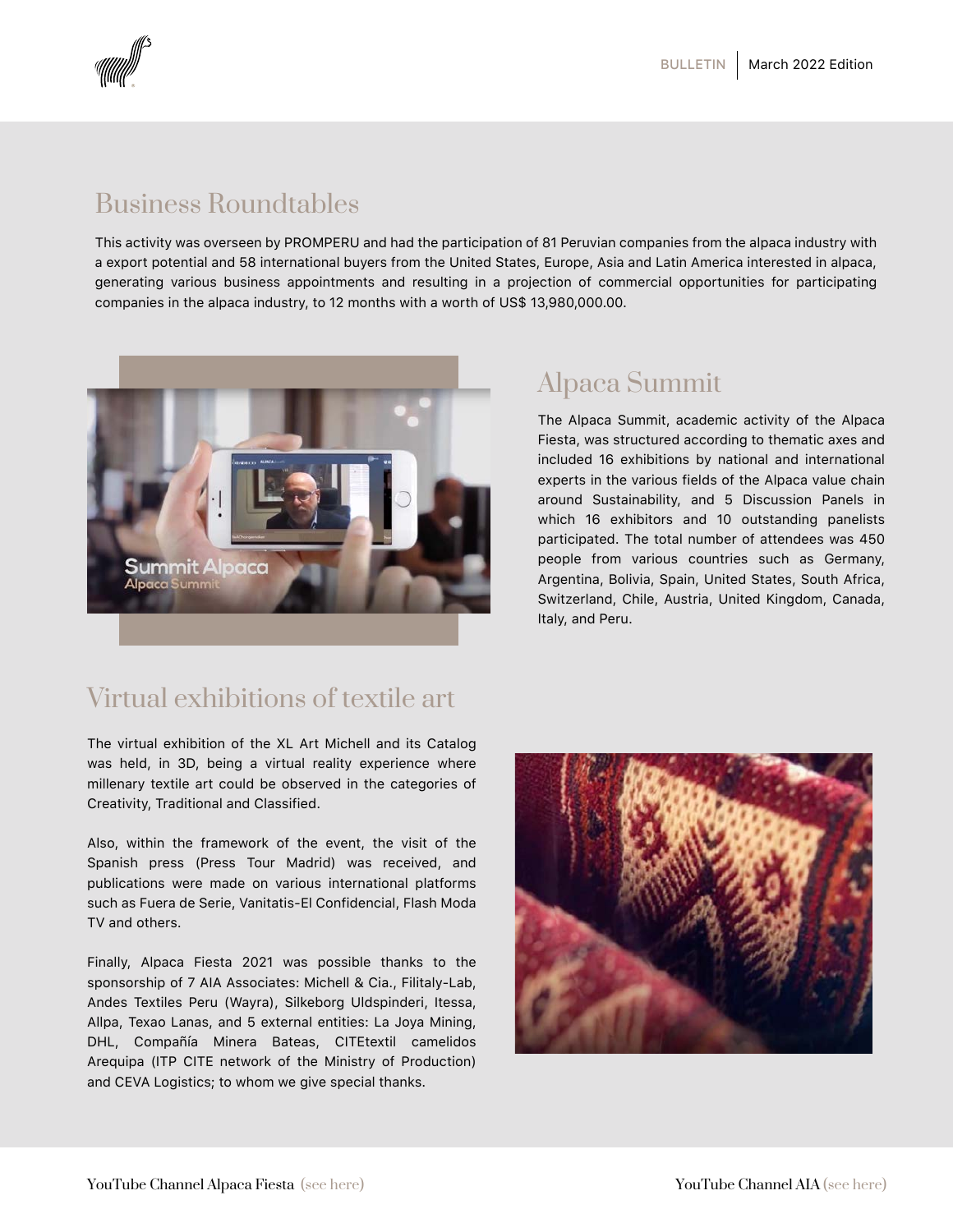



## RESPONSIBLE ALPACA STANDARD - RAS

The RAS is a voluntary international standard that addresses the well-being of alpacas in the supply chain and chain of custody of alpaca fiber material from certified farms to the final product (see chart).

The RAS 1.0 was published by Textile Exchange on April 21, 2021, after a hard work of the International Working Group (IWG) made up of representatives of the Alpaca fiber value chain (breeders, processing companies, clothing brands and academics) who participated in its design between June and December 2020.

Certification offers a way to verify environmental, social, and animal welfare best practices at the beginning of the supply chain and trace the material back to the final product, providing a reliable traceability mechanism from the origin of the fiber. The RAS has a user guide, which presents the compliance criteria (animal welfare, land management and social welfare), indicates the requirements, their implications and other information of relevance for its implementation.

As for the certification options at the farm level, there are three: an individual certification, aimed at a single breeder with a farm with many animals; a group certification, for more than two breeders (organized farms); and a community certification, which covers many productive units of small producers at the same time.

There is also the RAS certification for industrial companies, which allows them to offer products and by-products with this certification and above all guarantee the chain of custody.

Nowadays buyers of alpaca garments are a select market niche and willing to pay more if Animal Welfare is evidenced through this certification. Both the alpaca breeder and the industrial companies are benefited because the RAS facilitates access to the market obtaining greater sustainability and profitability in their products.

After almost 1 year of publication of the RAS 1.0, the first experiences of audit and certification are available in 04 individual farms and 02 associations (group certification), in the regions of Puno and Cusco; it also has two companies from Arequipa and one company in Italy with RAF certification (RWS and RAS) in industrial transforming. To date, only one company has managed to have the complete RAS Certification, from the breeding to the production of tops and yarns.

**Farm Scope:**

Animal welfare; land management; social welfare



**Proccessing:**

All processing steps must be certified to make sure the chain of custody is maintained to the last level of production.



**Source: Textile Exchange 2021**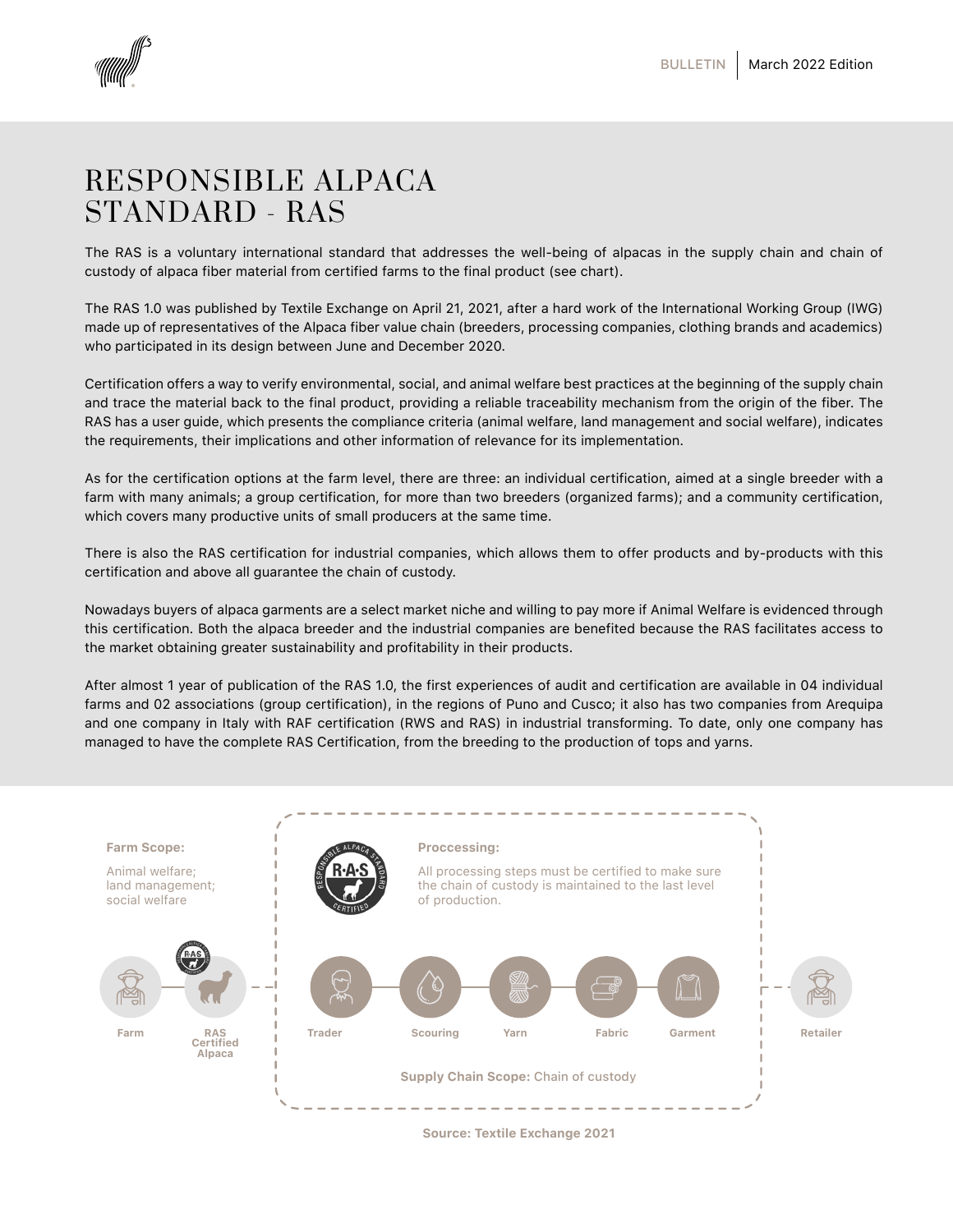



# INTERVIEW- CALLIE WELDON

The RAS certification plays an important role in the alpaca value chain because it recognizes the best practices of farmers and allows them to communicate this directly to buyers.

Historically, buyers have been willing to pay a premium for this type of certified fiber to ensure that animal welfare, land management, and social aspects are met on the farm. The RAS also gives more equity and selling power to alpaca breeders since they will be the owners of this certification and know exactly the quality and value of what they are selling. It also recognizes supply chain members who are implementing best practice to handle this certified material and shows their commitment to the standard.

All sites in the alpaca value chain (including processors and brands) must get certified. They are certified to ensure that they know how to handle the certified fiber that is coming from the farms. Supply chain certification also ensures that the integrity of the goods is upheld and reduces risk of fraudulent activity. When a brand advertises the certification of RAS on their product, the standard system has verified that the claim is in fact true. Customers can have confidence that the product they purchase is coming from a certified farm in Peru that has been working hard on the RAS and a supply chain that is dedicated to the values of the RAS.

Standards and certification often recognize practices that are already occurring on farms. In reality, most often we are writing requirements based on what the farmers have been doing for years while trying to push the industry forward bit by bit in a continuous improvement. Alpaca breeders know their land the best, they know their animals the best, they know their communities the best. I personally believe that alpaca breeders are some of the most sustainable and climate forward-thinking people in the industry because raising alpacas is a sacred family practice that has been done for centuries. They know the land and see it shifting with climate change first-hand. They are the ones who will inform us where the standard should go in the future and will push the industry forward towards what community, land, and animals need in order to thrive. I'm very proud to work on this initiative and extremely grateful that the entire industry has come together in a monumental way to support this effort. Every player in the value chain is committed to the RAS and sees the potential it has for the alpaca industry.

There is a huge demand for certified fiber right now. Many apparel brands have publicly committed to sourcing exclusively RAS fiber for their clothing going forward. Getting certified to the RAS gives farmers a great opportunity to have high demand and premiums paid for their clip. There is also an opportunity for long-term contracts and direct relationships with buyers so that alpaca breeders and groups have more negotiation power. Individual farmers can come together in groups to get certified and share costs - this will allow them to work together to implement certification as a community and sell fiber as a certified business of their own. Supply chain members can also realize the premium in their operations and advertise to their buyers that they are able to sell RAS fiber. It creates transparency throughout the entire process which is something the apparel industry has been working towards and is in high demand.

#### **Why is the RAS important for the Alpaca Value Chain?**

#### **Which are the benefits that alpaca breeders will have by implementing and certifying the RAS?**

#### **Why is important that the other members of the value chain also certify it?**

#### **Do you think there are other favorable attributes of the alpaca and its breeders that are not**

#### **yet evidenced by the current certifications?**

Callie Weldon has over a decade of experience working with sustainable textiles. As the Standards Engagement at Textile Exchange, Callie consults with stakeholders on their sustainability goals and how Textile Exchange standards, traceability, and verification can be a tool for driving impact. She specializes in animal fiber content knowledge, specifically alpaca, and helps to manage the Responsible Alpaca Standard.